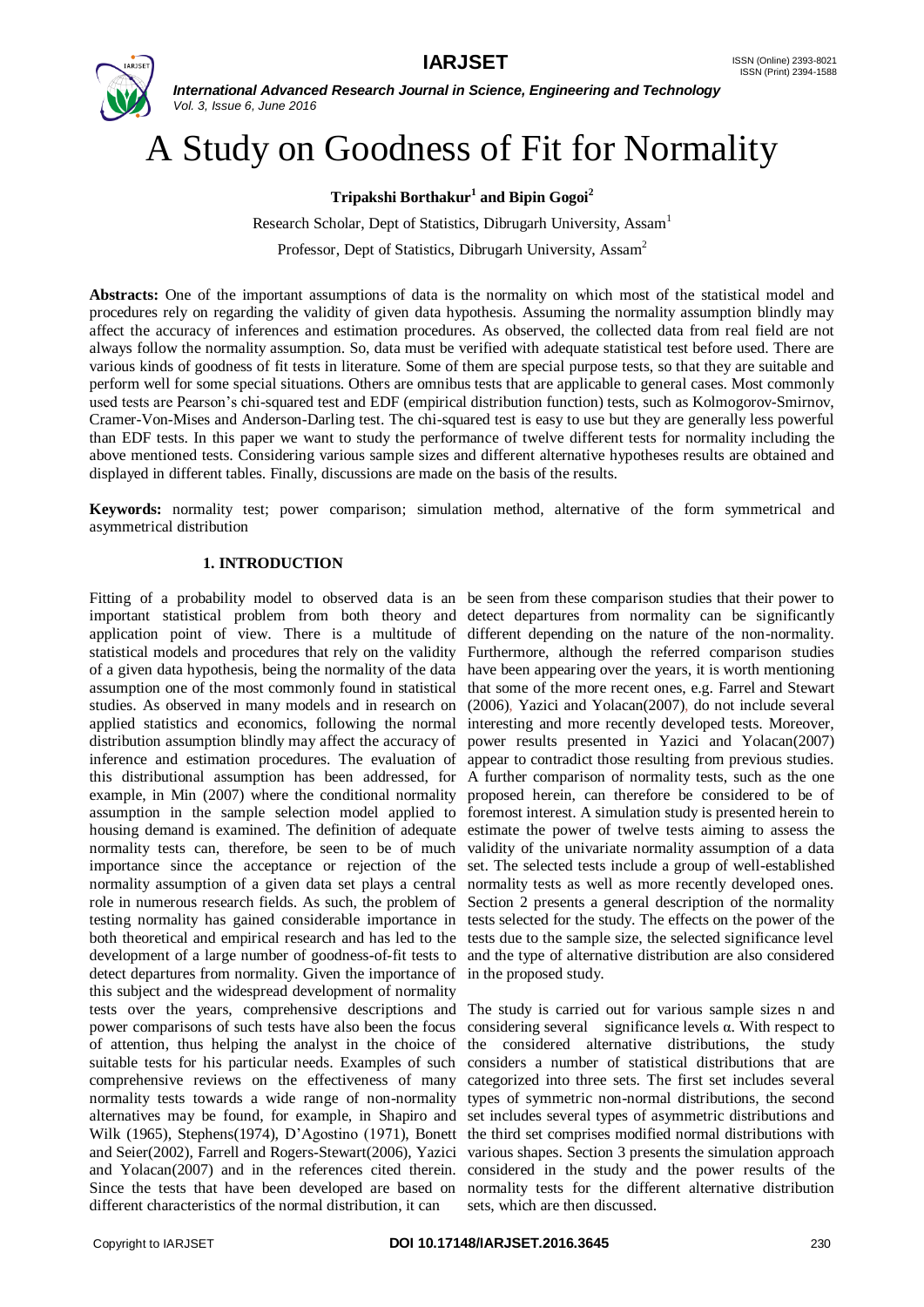

Finally, conclusions and recommendations resulting from the study are provided in Section 4.

# **2. GOODNESS-OF-FIT TESTS FOR NORMALITY**

The selected normality tests are considered for testing the composite null hypothesis for the case where both location and scale parameters,  $\mu$  and  $\sigma$ , respectively, are unknown. Normality test formulations differ according to the different characteristics of the normal distribution they focus. The goodness-of-fit tests considered in the proposed study are grouped into four general categories viz. based on Empirical distribution function, based on moments, based on regression and correlation and others and a brief review of each test is presented herein. In the following review, it is considered that  $x_1, x_2, ..., x_n$  represent a random sample of size n;  $x_{(1)}$ ,  $x_{(2)}$ , ...,  $x_{(n)}$  represent the order statistics of that sample;  $x, s^2, \sqrt{b_1}$  $\bar{x}$ ,  $s^2$ ,  $\sqrt{b_1}$ , and  $b_2$  are the

sample mean, variance, skewness and kurtosis, respectively, given by

$$
\bar{x} = \frac{1}{n} \sum_{i=1}^{n} x_i , s^2 = \frac{1}{n-1} \sum_{i=1}^{n} (x_i - \bar{x})^2
$$
  

$$
\sqrt{b_1} = \frac{m_3}{(m_2)^{3/2}}, b_2 = \frac{m_4}{(m_2)^2} \dots (1)
$$

where the jth central moment  $m_j$  is given by

$$
m_j = \frac{1}{n} \sum_{i=1}^n (x_i - \bar{x})^j
$$

**2.1 Goodness of Fit test Based on Empirical Distribution Functions**

#### **2.1.1 The Kolmogorov-Smirnov test modified by Lilliefors and Stephens**

Kolmogorov and Smirnov (1933) developed a one sample goodness of fit test based on empirical distribution function (EDF). Lilliefors (1967) proposed a modification of Kolmogorov-Smirnov test for normality when the mean and the variance are unknown, and must be estimated from the data. The test statistic K-S is defined as

$$
KS = \max_{1 \le i \le n} \left[ \Phi(x_i; \bar{x}; s^2) - \frac{(i-1)}{n}; \frac{i}{n} - \Phi(x_i; \bar{x}, s^2) \right] \dots (2.1)
$$

Where  $\Phi(x_i; \bar{x}, s^2)$  is the cumulative distribution obtained by function of the normal distribution with parameters estimated from the data. The normality hypothesis of the data is then rejected for large values of K-S. Table of percentage points are found in Lilliefors (1967). Modification of K-S statistic given by Stephens (1969) from the Lilliefors form is as follows;

$$
KS^* = KS\;(\sqrt{n} - 0.01 + 0.85/\sqrt{n}). \ldots (2.2)
$$

Comparing with the upper tail significance points of the distribution on the null hypothesis; may be rejected the null hypothesis if value of KS\* exceeds the table value at corresponding significance levels. Table of percentage point is available in Stephens (1969).

## **2.1.2. The Anderson- Darling test**

\_

Anderson and Darling (1952, 1954) introduced a new class of quadratic test statistics. These are given by

$$
Q_n(\psi) = n \int_{-\infty}^{\infty} [F_n(x) - \Phi(x)]^2 \psi(x) dF(x)
$$

Where  $F_n(x)$  is empirical distribution function (EDF),  $\Phi(x)$  is the cumulative distribution function of the standard normal distribution and  $\psi(x)$  is a weight given by

 $\left[ \Phi(x) \cdot (1 - \Phi(x)) \right]^{-1}$ . It can be seen from Anderson-Darling (1954) that AD can be written as

AD=-n- 
$$
\frac{1}{n} \sum_{i=1}^{n} (2i-1) [In\Phi(z_{(i)}) + In(1-\Phi(z_{(n+1-i)}))]
$$
  
... (2.3)

Where  $z_{(i)} = (x_{(i)} - x)$ /s. In order to increase its power when  $\mu$  and  $\sigma$  are estimated from the sample, a modification factor has proposed for AD by Stephens (1974) resulting in new statistic AD\*:

AD\* = AD (1+ 
$$
\frac{0.75}{n}
$$
 +  $\frac{2.25}{n^2}$  ) ... (2.4)

The normality hypothesis of the data is then rejected for large values of the test statistic.

Table of percentage points of this statistic is given by D'Agostino (1986).

#### **1.1.3 The Zhang-Wu Zc**

Zhang and Wu (2005) recently proposed a new class of EDF test statistics  $Z_C$  and  $Z_A$  of the general form

$$
Z = \int_{-\infty}^{\infty} 2n\{F_n(x)\ln\left(\frac{F_n(x)}{F_0(x)}\right) + (1 - F_n(x))\ln\left[\frac{(1 - F_n(x))}{(1 - F_0(x))}\right]\}dx(x)
$$

Where  $F_0(x)$  is a hypothetical distribution function completely specified and  $w(x)$  is a weight function. In the case where dw(x) is considered to be  $[1/F_0(x)]$ .  $[1/(1 F_0(x)$ ]dF<sub>0</sub>(x) and F<sub>0</sub>(x) is  $\Phi(x)$ , the test statistic is

2.1.3(a) Zhang 
$$
Z_C
$$
 test

$$
Z_{\rm C} = \sum_{i=1}^{n} \big[ \ln \frac{(1/\Phi(z_{(i)}) - 1)}{(n - 0.5)/(i - 0.75) - 1} \big]^{2} \dots (2.5)
$$

#### Copyright to IARJSET **DOI 10.17148/IARJSET.2016.3645** 231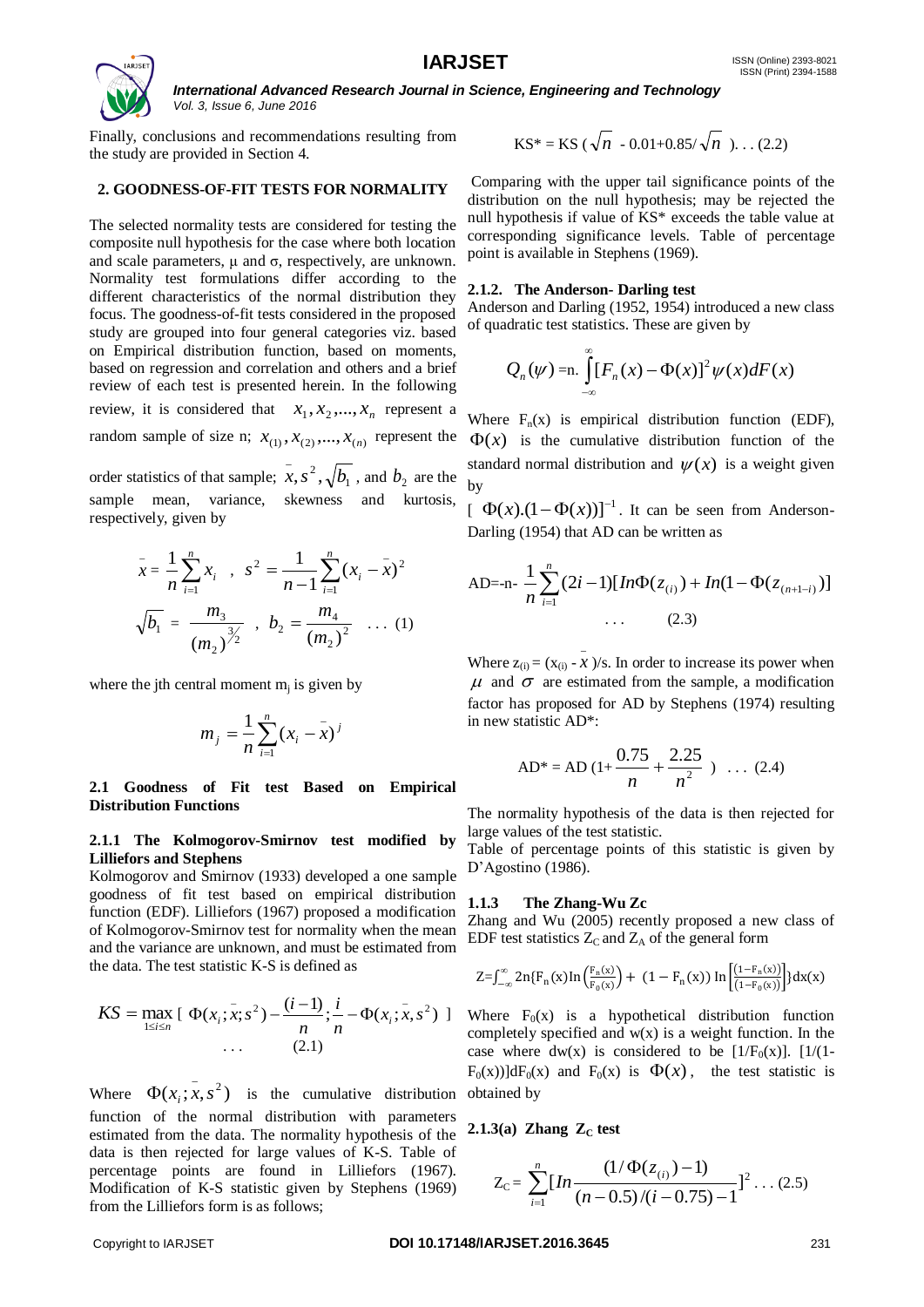

## **2.1.3(b)** Zhang  $Z_A$  test

In the case where dw(x) is considered to be  $[1/F_n(x)]$ .  $[1/(1-F_n(x))]dF_n(x)$ , the test statistic  $Z_A$  is the obtained by

$$
Z_{A} = -\sum_{i=1}^{n} \left[ \frac{ln \Phi(z_{(i)})}{n-i+0.5} + \frac{ln[1-\Phi(z_{(i)})]}{i-0.5} \right] \dots (2.6)
$$

For both tests, the normality hypothesis of the data is rejected for large values of the test statistic. Table values of statistics  $Z_C$ , and  $Z_A$  are available in Zhang (2001).

#### **2.2 Goodness of Fit test Based on Moments 2.3**

#### **2.2.1 The Jarque-Bera test**

The Jarque-Bera test is a popular goodness of fit test in the field of economics. It has been first proposed by Bowman and Shenton (1975) but is mostly known from the proposal of Jarque and Bera (1980). The test statistic JB is defined by

$$
JB = \frac{n}{6} (b_1 + \frac{(b_2 - 3)^2}{4}) \qquad \dots \qquad (2.7)
$$

The normality hypothesis of the data is rejected for large moments  $m_2$ . The selected robust dispersion measure is values of the test statistic. In addition, according to the average absolute deviation from the median and leads Bowman and Shenton (1975), it can be seen that JB is to the following statistic of the robust Jarque-Bera test asymptotically chi-squared distributed with two degrees of RJB given by freedom.

#### **2.2.2 The Doornik- Hansen test**

Various modifications of the Jarque-Bera test have been proposed over the years in order to increase its efficiency. For example, Urzua (1996) introduced a modification With  $J_n$  obtained by consisting of a different standardization process for  $b_1^{\phantom{\dag}}$  and

 $b_2$ , though Thadewald and Buning(2007) showed that such modification did not improve the power of the original formulation. A less known formulation is that of Doornik and Hansen (1994), which suggests the use of the transformed skewness and the use of a transformed kurtosis according to the proposal in Bowman and Shenton (1977). The statistic of Doornik-Hansen test is thus given by

$$
DH = [Z(\sqrt{b_1})]^2 + [z_2]^2 \dots (2.8)
$$

Where the transform skewness  $Z(\sqrt{b_1})$  and kurtosis  $z_2$ are obtained by Bowman and Shenton (1977)

$$
Z(\sqrt{b_1}) = \frac{In(Y/c + \sqrt{(Y/c)^2 + 1})}{\sqrt{In(w)}}
$$

$$
z_2 = [(\frac{\xi}{2a})^{\frac{1}{3}} - 1 + \frac{1}{9a}](9a)^{\frac{1}{2}}
$$

With  $\xi$  and a obtained by

$$
\xi = (b_2 - 1 - b_1).2k ;
$$
\n
$$
k = \frac{(n+5)(n+7)(n^3 + 37n^2 + 11n - 313)}{12(n-3)(n+1)(n^2 + 15n - 4)}
$$
\n
$$
a_1 = \frac{(n+5)(n+7)}{6(n-3)(n+1)(n^2 + 15 - 4)}
$$
\n
$$
a_2 = [(n-2)(n^2 + 27n - 70) + b_1(n-7)(n^2 + 2n - 5)]
$$
\n
$$
a = a_1.a_2
$$

The normality hypothesis of the data is rejected for large values of the test statistic and DH is also approximately chi-squared distributed with two degrees of freedom.

#### **2.2.3 The Gel-Gastwirth robust Jarque-Bera test**

Gel and Gastwirth (2008) recently proposed a robust version of the Jarque-Bera test. Stemming from the fact that sample moments are, among other things, known to be sensitive to outliers. Gel and Gastwirth have proposed a modification of JB that uses a robust estimate of the dispersion in the skewness and kurtosis definitions given in equation (1) instead of the second order central

RJB = 
$$
\frac{6}{n} \left(\frac{m_3}{J_n^3}\right)^2 + \frac{n}{64} \left(\frac{m_4}{J_n^4} - 3\right)^2
$$
 ... (2.9)

$$
J_n = \frac{\sqrt{\pi/2}}{n} \sum_{i=1}^n |x_i - M|
$$

In which M is the sample median. The normality hypothesis of the data is rejected for large values of the test statistic and RJB asymptotically follows the chi-square distribution with two degrees of freedom.

#### **2.2.4 The Bonett- Seier test**

Bonett and Seier (2002) have suggested a modified measure of kurtosis for testing normality, which is based on a modification of Geary's proposal (1936). The test statistic of new kurtosis measure  $T_w$  is thus given by

$$
T_w = \frac{\sqrt{n+2}}{3.54} \frac{(\hat{\omega}-3)}{\hat{\omega}-3} \quad \dots \quad (2.10)
$$

In which  $\omega$  is set by  $\wedge$ 

$$
\hat{\omega} = 13.29[\ln \sqrt{m_2} - In(\frac{1}{n}\sum_{i=1}^{n} |x_i - \overline{x}|)].
$$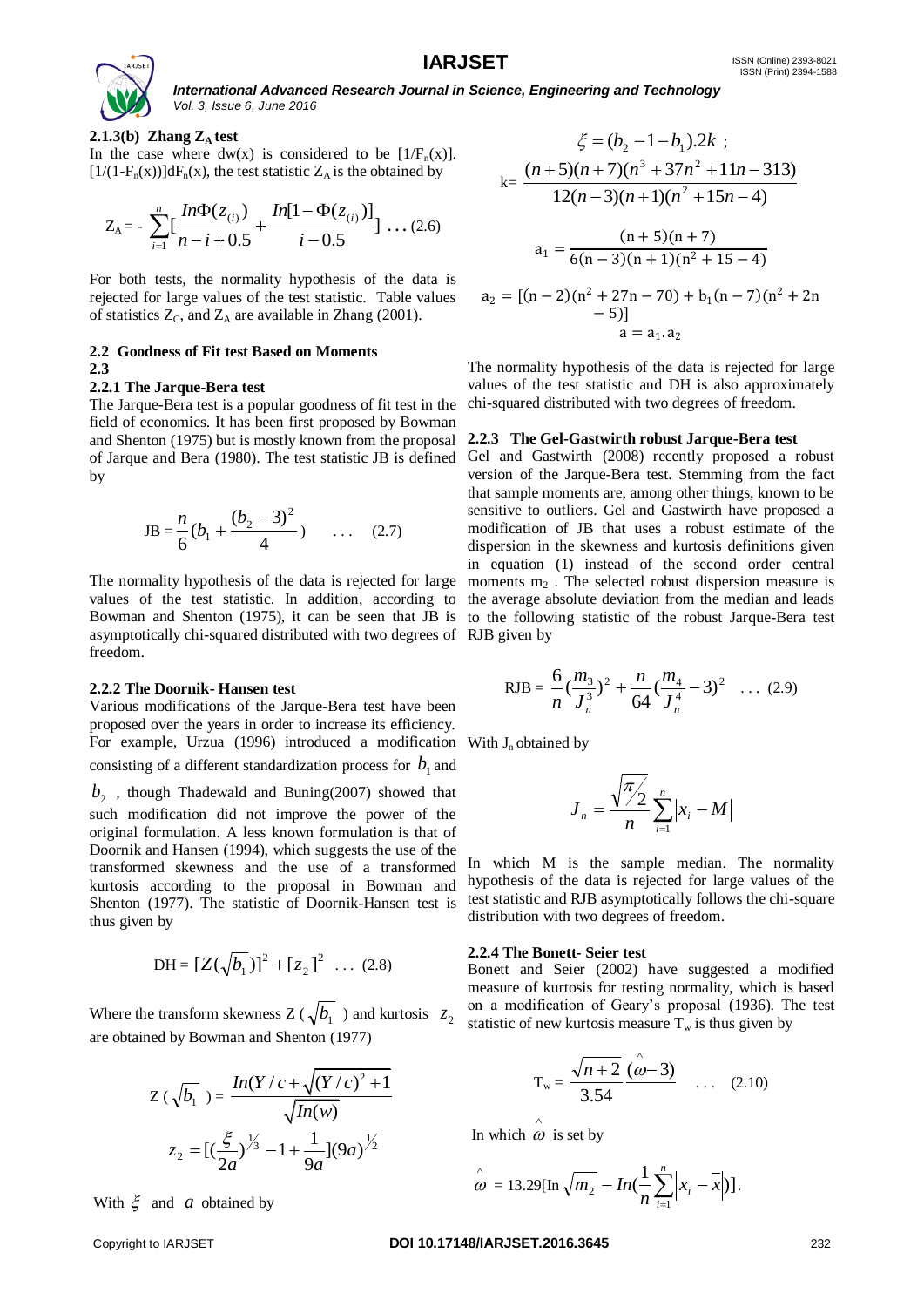

The normality hypothesis of the data is rejected for both Considering that  $m_{(1)}$ ,  $m_{(2)}$ ,...,  $m_{(n)}$  represent the estimated small and large values of  $T_w$  using a two-sided test and it median values of the order statistics from a uniform is suggested that T<sub>w</sub> approximately follows a standard distribution  $U(0,1)$ , each m<sub>(i)</sub> is obtained by normal distribution.

#### **2.3. Regression and Correlation tests**

#### **2.3.1 The Shapiro-Wilk test**

The Shapiro and Wilk (1965) W statistic is a wellestablished and powerful test of normality. The statistic W represents the ratio of two estimates of the variance of a normal distribution and is obtained by

$$
W = \frac{\left(\sum_{i=1}^{n} a_i x_{(i)}\right)^2}{n m^2} \quad \dots \quad (2.11)
$$

Where the vectors of weights a is obtained by  $(a_1, a_2,...)$  $(a_n)$ =m.V<sup>-1</sup>. (m. V<sup>-1</sup>. V<sup>-1</sup>. m<sup>t</sup>)<sup>-0.5</sup>, in which m and V are the mean vector and covariance matrix of the order statistics of the standard normal distribution. The computation of the vector of weights a considered herein is defined according to the improved algorithm presented by Royston (1995), which considers the methodology described in Royston (1992) and Royston (1993). Given the definition of W, it is intuitive to observe the normality hypothesis of the data is rejected for small values of W. in order to simplify the application of this test, transformations g have been defined in Royston (1993) for different sample sizes such that g(W) approximately follows a standard normal distribution.

#### **2.3.2 The D'Agostino D test**

where.

D'Agostino (1971) proposed the test statistic D as an extension of the Shapiro-Wilk test. The test statistic D is given by

$$
D=\frac{T}{\sqrt{n^3SS}} \qquad \dots \qquad (2.12)
$$
  
where, 
$$
T = \sum (i - \frac{n+1}{2})X_i
$$

$$
SS = \sum_{i=1}^n (X_i - \overline{X})^2
$$

Here i is the order or rank of observation X. The test statistic D gives an upper and lower critical values. For each significance level, if the calculated D is less than or equal to the first member of the pair of critical values, or greater than or equal to the second member, then the normality hypothesis is rejected.

#### **2.3.3 The Filliben correlation test**

Filliben (1975) described the probability plot correlation coefficient r as a test for normality. The correlation coefficient is defined between the sample order statistics statistics.

$$
\mathbf{m}_{(i)} = \begin{cases} 1 - 0.5^{(1/n)}, i = 1 \\ \frac{(i - 0.3175)}{(n + 0.365)}, 1 < i < n \\ 0.5^{(1/n)}, i = n \end{cases}
$$

upon which the estimated median values of the theoretical order statistics can be obtained using the transformation  $M_{(i)} = \Phi^{-1}(m_{(i)})$ . The correlation coefficient r is then defined as

$$
r = \frac{\sum_{i=1}^{n} x_{(i)} M_{(i)}}{\sqrt{\sum_{i=1}^{n} M_{(i)}^2} \sqrt{\sum_{i=1}^{n} x_{(i)}^2}} \dots (2.13)
$$

leading to the rejection of the normality hypothesis of the data for small values of r.

#### **2.4 Other tests**

#### **2.4.1 The Gel-Miao-Gastwirth test**

Gel, Miao and Gastwirth (2007) have recently proposed a directed normality test, which focuses on detecting heavier tails and outliers of symmetric distributions. The test is based on the ratio of the standard deviation and on the robust measure of dispersion Jn defined in equation (2). The normality test statistic  $R_{sJ}$  is therefore given by

$$
R_{sJ} = s/J_n \qquad \dots \qquad (2.14)
$$

which should tend to one under a normal distribution. According to Gel, Miao and Gastwirth (2007) , the normality hypothesis of the data is rejected for large values of  $R_{sJ}$  and the statistic  $\sqrt{n}$  ( $R_{sJ}$  -1) is seen to asymptotically follow the normal distribution  $N(0;$  $\frac{\pi}{2}$ -1.5). However, it has been empirically found that

1.5 2

rejecting the normality hypothesis using a two-sided test extends the range of application of this test, namely to light-tailed distributions, without a significant reduction of its power towards heavy-tailed distributions. Given its enhanced behaviour, the two-sided test is the primary choice for the proposed study.

#### **3. SIMULATION STUDY**

and the estimated median values of the theoretical order significance levels 0.10,0.05 and 0.01 (for 1 percent level To study the empirical level and power of twelve tests statistics we have generated sample from different distributions. The study was carried out for six different (n  $= 10,20,25,30,50$  and 100 ) sample sizes and considering not shown in table due to space ) considering the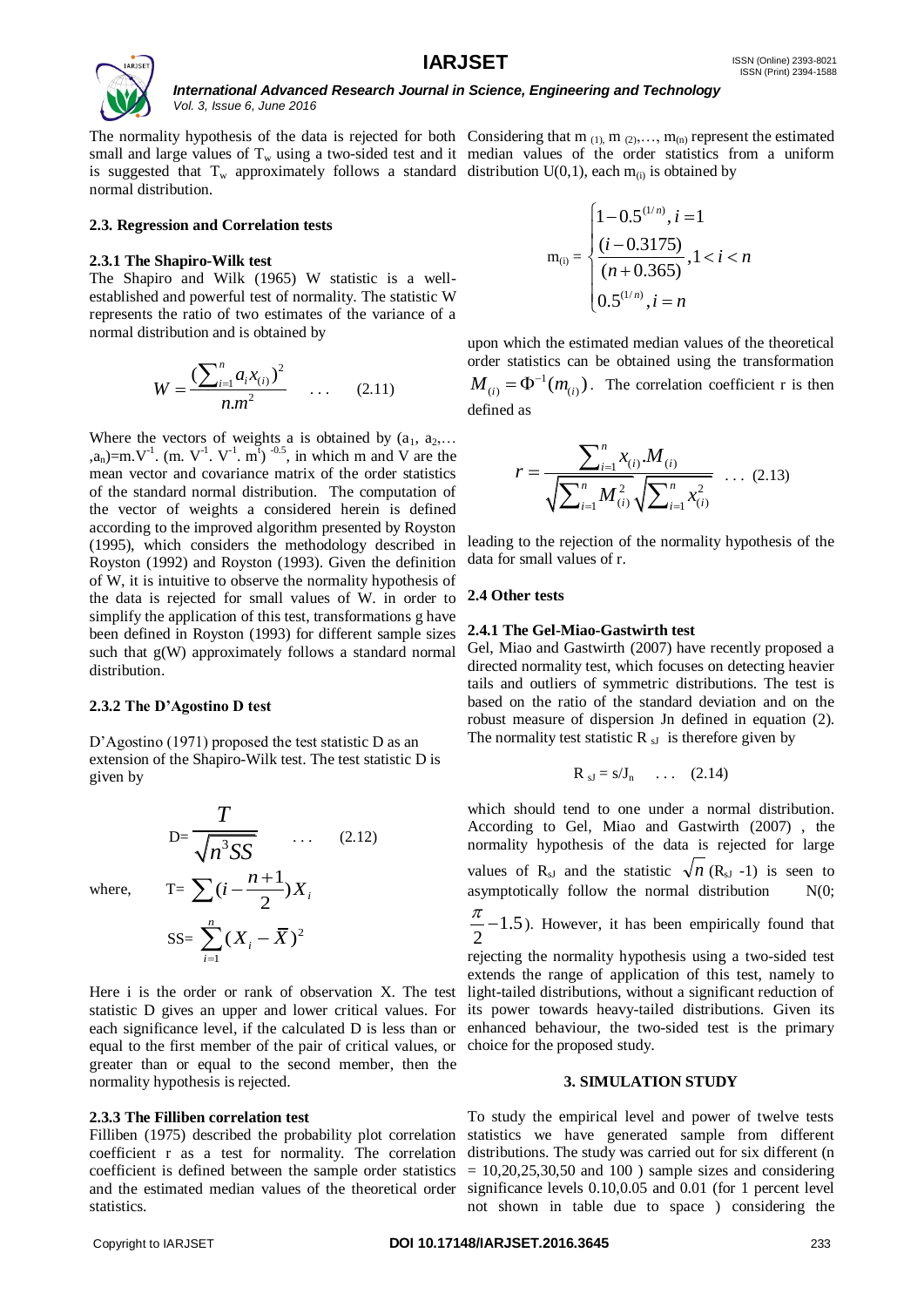

alternative of non-normal symmetric, asymmetric and inverse integral transformations is used. For each result (1958) formula and for the other distributions, method of under the alternative hypothesis.

contaminated normal (80% observations from N(0,1) and 10,000 repetitions are made. The ratio of number of test the remaining  $20\%$  from  $N(0,3)$  distributions. Results statistic value greater than critical value divided by the obtained are shown in different tables given below. Here, total number of repetition gives the empirical level of test normal observations are generated using Box-Muller statistic under null case and power of the test statistic

# **4. RESULTS**

# **Table 1(a) Empirical levels of test under Normal (0,1) Distribution**

| Sample  | <b>Test Statistics</b> |       |           |             |       |       |  |  |  |  |  |  |
|---------|------------------------|-------|-----------|-------------|-------|-------|--|--|--|--|--|--|
| size(n) | $K-S$                  | AD    | $\rm Z_A$ | $Z_{\rm C}$ | D     |       |  |  |  |  |  |  |
|         | $\alpha = 10$          | .05   | .10       | .10         | .10   | .05   |  |  |  |  |  |  |
|         | .05                    | .10   | .05       | .05         | .05   | .10   |  |  |  |  |  |  |
| 10      | .0532                  | .1025 | .1010     | .1011       | .0527 | .0495 |  |  |  |  |  |  |
|         | 1062                   | .0521 | .0501     | .0510       | .1066 | .0996 |  |  |  |  |  |  |
| 20      | 1040                   | .1043 | .0505     | .1018       | .1089 | .0486 |  |  |  |  |  |  |
|         | .0541                  | .0510 | .1026     | .0495       | .0503 | .1045 |  |  |  |  |  |  |
| 25      | 1034                   | .0518 | .0922     | .0970       | .0966 | .0533 |  |  |  |  |  |  |
|         | .0542                  | .0976 | .0506     | .0500       | .0490 | .1044 |  |  |  |  |  |  |
| 30      | 1032                   | .0984 | .1022     | .0969       | .1026 | .0534 |  |  |  |  |  |  |
|         | .0545                  | .0526 | .0499     | .0501       | .0518 | .0953 |  |  |  |  |  |  |
| 50      | .1039                  | .0960 | .0951     | .0913       | .0951 | .0544 |  |  |  |  |  |  |
|         | .0529                  | .0450 | .0461     | .0443       | .0504 | .1028 |  |  |  |  |  |  |
| 100     | 1061                   | .0970 | .1012     | .0916       | .1014 | .0544 |  |  |  |  |  |  |
|         | .0568                  | .0525 | .0514     | .0450       | .0530 | .0965 |  |  |  |  |  |  |

# **Table 1(b) Empirical levels of tests under Normal (0,1) Distribution**

| Sample  |                | <b>Test Statistics</b> |                |                |                |       |  |  |  |  |  |  |  |
|---------|----------------|------------------------|----------------|----------------|----------------|-------|--|--|--|--|--|--|--|
| size(n) | JB             | <b>RJB</b>             | $BS(T_w)$      | DH             | $GMG(R_{SI})$  | W     |  |  |  |  |  |  |  |
|         | .05            | .05                    | .10            | .05            | .05            | .05   |  |  |  |  |  |  |  |
|         | $\alpha = 10$  | .10                    | .05            | .10            | .10            | .10   |  |  |  |  |  |  |  |
| 10      | .0853          | .0731                  | .1032          | .1032          | .0782          | .0953 |  |  |  |  |  |  |  |
|         | .0450          | .0554                  | .0421          | .0449          | .1470          | .0450 |  |  |  |  |  |  |  |
| 20      | .0480          | .0826                  | .0993          | .0935          | .1195          | .1000 |  |  |  |  |  |  |  |
|         | .0890          | .0623                  | .0443          | .0447          | .0555          | .0530 |  |  |  |  |  |  |  |
| 25      | .0490          | .0837                  | .1002          | .0477          | .0506          | .0502 |  |  |  |  |  |  |  |
|         | .0910          | .0633                  | .0497          | .0984          | .1090          | .0989 |  |  |  |  |  |  |  |
| 30      | .0490          | .0865                  | .0995          | .0936          | .0995          | .0484 |  |  |  |  |  |  |  |
|         | .0930          | .0657                  | .0478          | .0491          | .0464          | .0969 |  |  |  |  |  |  |  |
| 50      | .0510          | .0847                  | .1002          | .0485          | .0378          | .0979 |  |  |  |  |  |  |  |
|         | .0970          | .0584                  | .0497          | .0905          | .0936          | .0473 |  |  |  |  |  |  |  |
| 100     | .0460<br>.0720 | .0887<br>.0611         | .0989<br>.0503 | .1000<br>.0485 | .0847<br>.0318 |       |  |  |  |  |  |  |  |

# **Table 2(a) Empirical power of tests under Cauchy (0,1) Distribution**

| Sample<br>size(n) |               | <b>Test Statistics</b> |       |       |       |           |             |       |       |       |       |       |  |
|-------------------|---------------|------------------------|-------|-------|-------|-----------|-------------|-------|-------|-------|-------|-------|--|
|                   | $K-S$         |                        | AD    |       |       | $\rm Z_A$ | $Z_{\rm C}$ |       |       | D     |       |       |  |
|                   | $\alpha = 10$ | .05                    | .10   | .05   | .10   | .05       | .10         | .05   | .10   | .05   | . 10  | .05   |  |
| 10                | .6639         | .5928                  | .7251 | .6418 | .8565 | .8023     | .8919       | .8697 | .6621 | .5892 | .7026 | .6329 |  |
| 20                | .8847         | .8463                  | .9090 | .8450 | .9731 | .9554     | .9829       | .9776 | .9064 | .8120 | .9424 | .8753 |  |
| 25                | .9355         | .9105                  | .9537 | .9104 | .9880 | .9804     | .9942       | .9910 | .9262 | .8830 | .9552 | .9363 |  |
| 30                | .9619         | .9458                  | .9784 | .9494 | .9963 | .9924     | .9981       | .9975 | .9566 | .9290 | .9755 | .9637 |  |
| 50                | .9966         | .9944                  | .9993 | .9964 | 9999. | .9998     | 1.000       | .9999 | .9977 | .9928 | .9989 | .9984 |  |
| 100               | 1.000         | 1.000                  | .000  | 1.000 | 1.000 | 1.000     | 1.000       | 1.000 | 000.1 | 1.000 | 1.000 | 1.000 |  |

# **Table 2(b) Empirical power of tests under Cauchy (0,1) Distribution**

| Sample  |               |                |               | <b>Test Statistics</b> |                |       |
|---------|---------------|----------------|---------------|------------------------|----------------|-------|
| size(n) | JB            | <b>RJB</b>     | $BS(T_w)$     | DH                     | $GMG(R_{SI})$  | W     |
|         | .05           | .05            | .10           | .05                    | .05            | .10   |
|         | $\alpha = 10$ | .10            | .05           | .10                    | .10            | .05   |
| 10      | .4850         | .6839          | .4928         | .6988                  | .7677          | .5878 |
|         | .4370         | .6554          | .5463         | .6098                  | .6632          | .6534 |
| 20      | .8438         | .9097          | .8630         | .9098                  | .9481          | .8911 |
|         | .8188         | .9218          | .8884         | .8736                  | .9004          | .8614 |
| 25      | .9144         | .9539          | .9303         | .9500                  | .9731          | .9197 |
|         | .8958         | .9622          | .9444         | .9276                  | .9476          | .9394 |
| 30      | .9509         | .9809          | .9740         | .9728                  | .9886          | .9458 |
|         | .9396         | .9768          | .9663         | .9568                  | .9739          | 9596. |
| 50      | .9962         | .9992          | .9990         | .9978                  | .9998          | .9928 |
|         | .9941         | .9989          | .9993         | .9962                  | .9989          | .9952 |
| 100     | .000<br>.000  | 1.000<br>1.000 | .000<br>000.1 | 1.000<br>1.000         | 1.000<br>1.000 |       |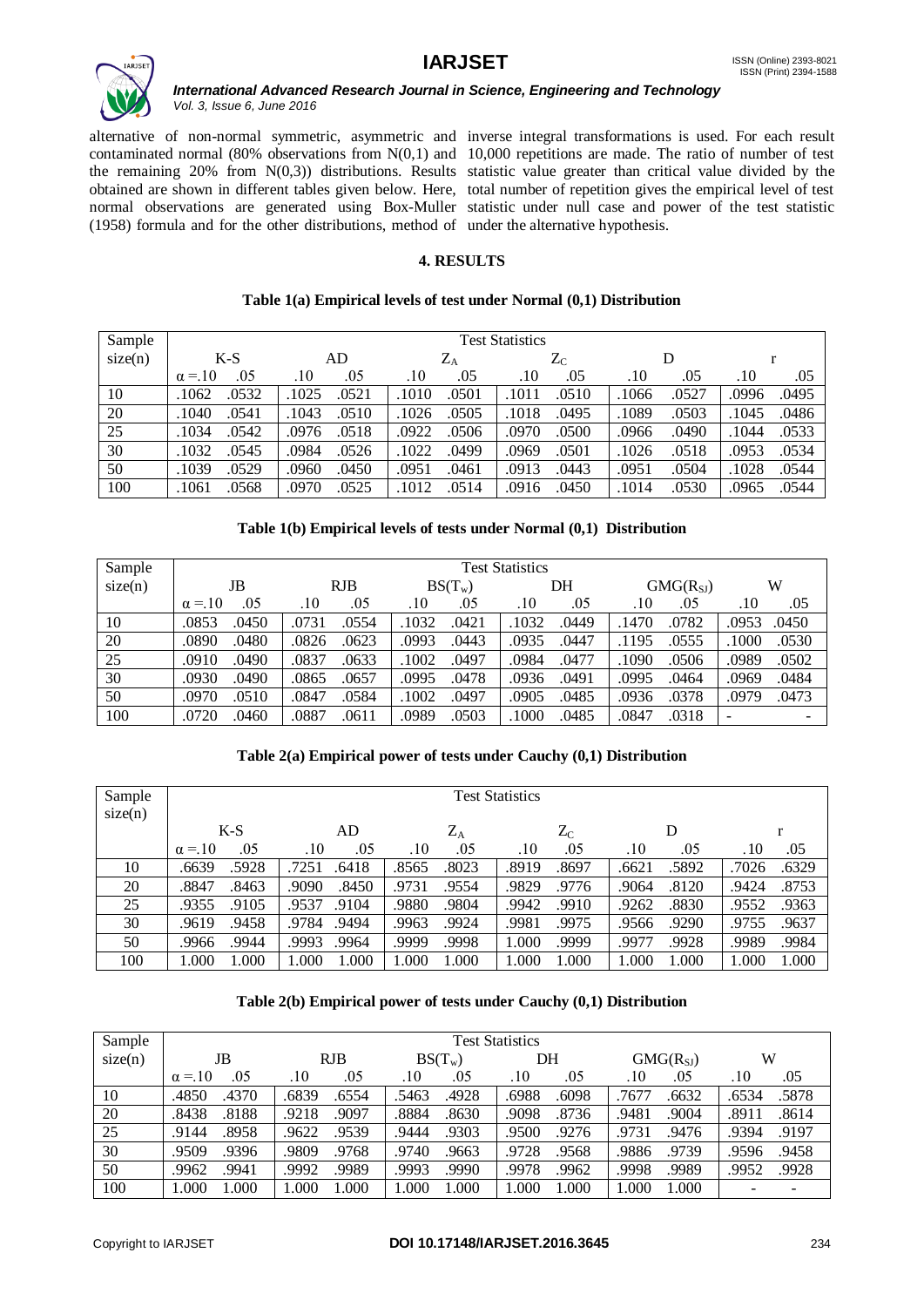



# **Table 3(a) Empirical power of tests under Logistic (0,1) Distribution**

| Sample  |               |       |       |       |       |           | <b>Test Statistics</b> |             |       |       |       |       |
|---------|---------------|-------|-------|-------|-------|-----------|------------------------|-------------|-------|-------|-------|-------|
| size(n) |               | $K-S$ |       | AD    |       | $\rm Z_A$ |                        | $\rm Z_{C}$ |       |       |       |       |
|         | $\alpha = 10$ | .05   | .10   | .05   | .10   | .05       | .10                    | .05         | .10   | .05   | .10   | .05   |
| 10      | .1350         | .0772 | .6158 | .4851 | .6740 | .5562     | .7439                  | .6897       | .2735 | .1865 | .1567 | .0893 |
| 20      | .1465         | .0849 | .8031 | .6942 | .8672 | .8004     | .9101                  | .8719       | .3892 | .2817 | .2155 | .1394 |
| 25      | .1588         | .0922 | .8640 | .7700 | .9203 | .8722     | .9488                  | .9269       | .4406 | .3246 | .2424 | .1666 |
| 30      | .1648         | .0973 | .9069 | .8344 | .9537 | .9192     | .9680                  | .9549       | .4849 | .3669 | .2601 | .1881 |
| 50      | .1967         | .1241 | .9823 | .9587 | .9945 | .9897     | .9960                  | .9942       | .6325 | .5201 | .3488 | .2597 |
| 100     | .2526         | 1621  | .9998 | .9994 | 1.000 | 1.000     | 1.000                  | 1.000       | .8591 | .7860 | .4632 | .3780 |

# **Table 3(b) Empirical power of tests under Logistic (0,1) Distribution**

| Sample  |                | <b>Test Statistics</b> |                |                |                |       |  |  |  |  |  |  |  |
|---------|----------------|------------------------|----------------|----------------|----------------|-------|--|--|--|--|--|--|--|
| size(n) | JB             | <b>RJB</b>             |                | DH             | $GMG(R_{SI})$  | W     |  |  |  |  |  |  |  |
|         | .05            | .05                    | .10            | .05            | .05            | .05   |  |  |  |  |  |  |  |
|         | $\alpha = 10$  | .10                    | .05            | .10            | $.10\,$        | .10   |  |  |  |  |  |  |  |
| 10      | .0375          | .1259                  | .0581          | .1555          | .0947          | .0749 |  |  |  |  |  |  |  |
|         | .0250          | .1027                  | .1174          | .0773          | .2198          | .1344 |  |  |  |  |  |  |  |
| 20      | .1188          | .2078                  | .1617          | .1363          | .2504          | .1177 |  |  |  |  |  |  |  |
|         | .0912          | 1727                   | 1048           | .2147          | .1187          | .1797 |  |  |  |  |  |  |  |
| 25      | .1509          | .2339                  | .1801          | .2352          | .1235          | .1932 |  |  |  |  |  |  |  |
|         | .1177          | 1971                   | .1203          | .1566          | .2625          | .1272 |  |  |  |  |  |  |  |
| 30      | .1821          | .2609                  | .2001          | .2602          | .2851          | .1991 |  |  |  |  |  |  |  |
|         | .1458          | .2240                  | .1377          | .1779          | .1386          | .1312 |  |  |  |  |  |  |  |
| 50      | .2235          | .3507                  | .1974          | .3294          | .3471          | .1353 |  |  |  |  |  |  |  |
|         | .2688          | .3004                  | .2689          | .2470          | .1749          | .2017 |  |  |  |  |  |  |  |
| 100     | .3763<br>.4336 | .4470<br>.5023         | .3238<br>.4196 | .4727<br>.3806 | .4789<br>.2605 |       |  |  |  |  |  |  |  |

# **Table 4(a) Empirical power of tests under Double Exponential (0,1)Distribution**

| Sample  |               |       |           | <b>Test Statistics</b> |       |       |
|---------|---------------|-------|-----------|------------------------|-------|-------|
| size(n) | $K-S$         | AD    | $\rm Z_A$ | $\rm Z_{C}$            | D     |       |
|         | .05           | .05   | .05       | .05                    | .05   | .05   |
|         | $\alpha = 10$ | .10   | .10       | .10                    | .10   | .10   |
| 10      | .1475         | 1759  | 3839      | .4707                  | .2227 | .1804 |
|         | .2254         | .2746 | .2735     | .4004                  | 1446  | .2654 |
| 20      | .2193         | .3308 | .3958     | .6295                  | .3883 | .3155 |
|         | .3166         | .2106 | .5170     | .5484                  | .2773 | .4249 |
| 25      | .3646         | .2274 | .5651     | .6806                  | .4420 | .3763 |
|         | .2641         | .3574 | .4532     | .6113                  | .3410 | .4842 |
| 30      | .3067         | .3802 | .5042     | .7291                  | .5069 | .4337 |
|         | .4050         | .2509 | .6275     | .6618                  | .3694 | .5301 |
| 50      | .4448         | .4898 | 7950      | .8184                  | .5929 | .6059 |
|         | .5596         | .3722 | .7002     | .8612                  | .6856 | .6989 |
| 100     | .7191         | .7244 | .9322     | .9775                  | .8703 | .8403 |
|         | .8151         | .5650 | .9639     | .9665                  | .9178 | .8909 |

# **Table 4(b) Empirical power of tests under Double Exponential (0,1) Distribution**

| Sample  |                |                |                | <b>Test Statistics</b> |                |       |
|---------|----------------|----------------|----------------|------------------------|----------------|-------|
| size(n) | JB             | <b>RJB</b>     | $BS(T_w)$      | DH                     | $GMG(R_{SI})$  | W     |
|         | .05            | .05            | .10            | .05                    | .05            | .10   |
|         | $\alpha = 10$  | .10            | .05            | .10                    | .10            | .05   |
| 10      | .0897          | .2082          | 1733           | .2741                  | .3706          | .2216 |
|         | .0587          | .2435          | .1154          | .1633                  | .2038          | .1460 |
| 20      | .2103          | .4270          | .3514          | .4083                  | .3250          | .2628 |
|         | .2614          | .3824          | .2756          | .3040                  | .5216          | .3483 |
| 25      | .2767          | .4981          | .4346          | .3574                  | .5858          | .3904 |
|         | .3311          | .4502          | .3549          | .4604                  | .3843          | .3024 |
| 30      | .3869          | .5584          | 5037           | .5078                  | .4381          | .3252 |
|         | .3300          | .5096          | .4185          | .4011                  | .6486          | .4216 |
| 50      | .5693          | .6800          | .7157          | .5548                  | .8006          | .3992 |
|         | .5124          | .7263          | .6362          | .6513                  | .6198          | .4932 |
| 100     | .8193<br>.7731 | .8939<br>.9212 | .9406<br>.9071 | .7965<br>.8617         | .9590<br>.8769 |       |

# Table 5(a) Empirical power of tests under Exponential ( $\lambda = 1$ ) Distribution

| Sample  |               |       |         |             |       | <b>Test Statistics</b> |         |       |       |       |       |       |  |  |  |  |  |
|---------|---------------|-------|---------|-------------|-------|------------------------|---------|-------|-------|-------|-------|-------|--|--|--|--|--|
| size(n) | $K-S$         |       | AD      | $Z_{\rm A}$ |       | $Z_{\rm C}$            |         |       | D     |       |       |       |  |  |  |  |  |
|         | $\alpha = 10$ | .05   | $.10\,$ | .05         | .10   | .05                    | $.10\,$ | .05   | .10   | .05   | . 10  | .05   |  |  |  |  |  |
| 10      | .4226         | .3059 | 1.000   | .9867       | 1.000 | 1.000                  | 1.000   | .9966 | .3609 | .2662 | .5376 | .4097 |  |  |  |  |  |
| 20      | .7065         | .5899 | 1.000   | 1.000       | 1.000 | 1.000                  | 1.000   | 1.000 | .6055 | .5075 | .8695 | .7839 |  |  |  |  |  |
| 25      | .8036         | .7040 | 1.000   | 1.000       | 1.000 | 1.000                  | 1.000   | 1.000 | .6945 | .6017 | .9369 | .8840 |  |  |  |  |  |
| 30      | .8788         | .7967 | 1.000   | 1.000       | 1.000 | 1.000                  | 1.000   | 1.000 | .7569 | .6791 | .9709 | .9457 |  |  |  |  |  |
| 50      | .9828         | .9608 | 1.000   | 1.000       | 1.000 | 1.000                  | 1.000   | 1.000 | .9169 | .8747 | .9998 | .9985 |  |  |  |  |  |
| 100     | l.000         | 1.000 | 1.000   | 1.000       | 1.000 | 1.000                  | 1.000   | 1.000 | .9960 | .9911 | 1.000 | 1.000 |  |  |  |  |  |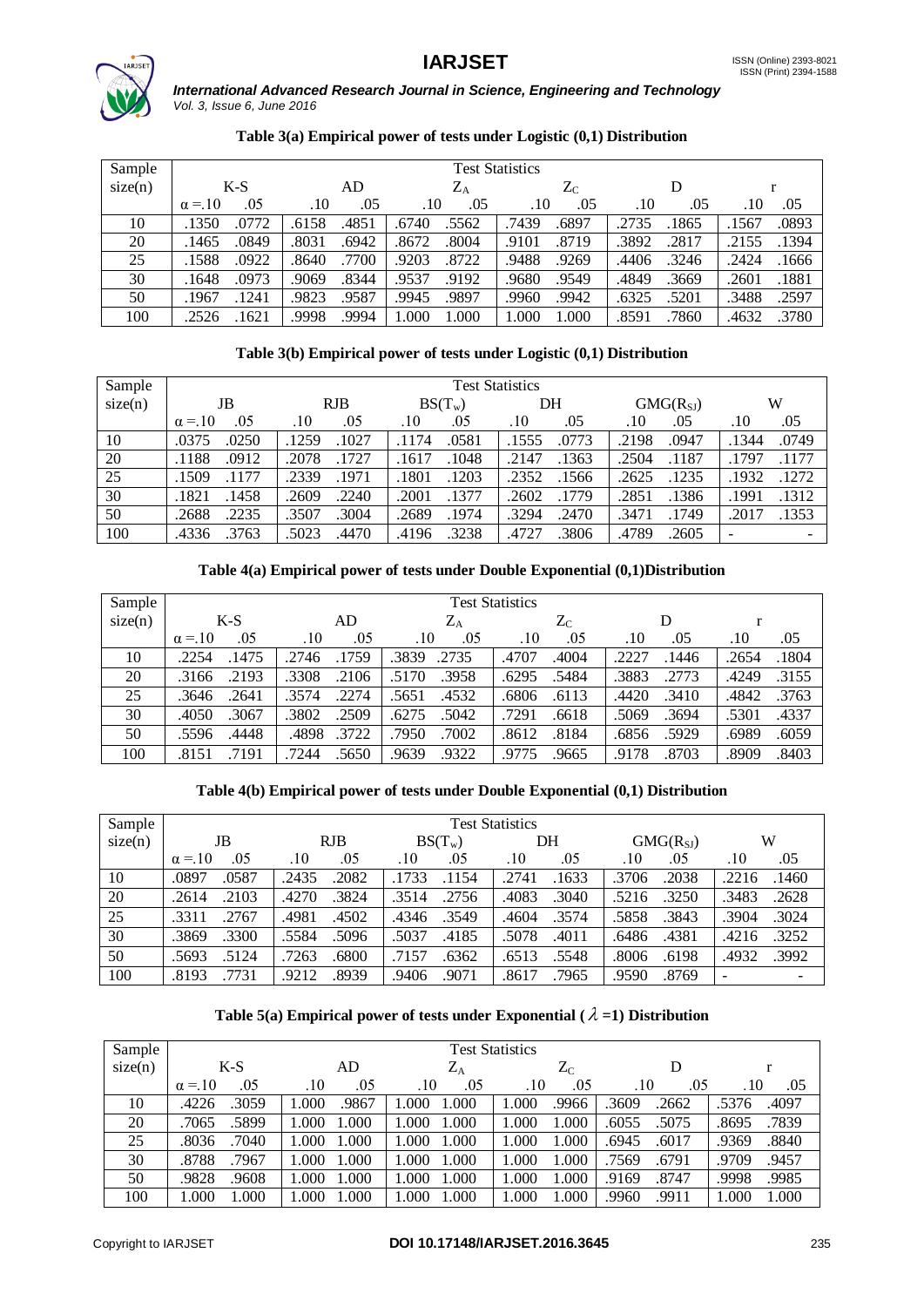



# Table 5(b) Empirical power of tests under Exponential  $(\lambda =1)$  Distribution

| Sample  |                | <b>Test Statistics</b> |                |                |                |       |  |  |  |  |  |  |  |
|---------|----------------|------------------------|----------------|----------------|----------------|-------|--|--|--|--|--|--|--|
| size(n) | JB             | RJB                    | $BS(T_w)$      | DH             | $GMG(R_{SI})$  | W     |  |  |  |  |  |  |  |
|         | .05            | .05                    | .05            | .05            | .05            | .10   |  |  |  |  |  |  |  |
|         | $\alpha = 10$  | .10                    | .10            | .10            | .10            | .05   |  |  |  |  |  |  |  |
| 10      | .1437          | .3187                  | 1830           | .3238          | .3842          | .5640 |  |  |  |  |  |  |  |
|         | .1945          | .3551                  | .1046          | .4592          | .2478          | .4316 |  |  |  |  |  |  |  |
| 20      | .5600          | .5939                  | .2747          | .8280          | .3763          | .9028 |  |  |  |  |  |  |  |
|         | .4761          | .6452                  | .2018          | .7218          | .5168          | .8366 |  |  |  |  |  |  |  |
| 25      | .7011          | .7457                  | .3139          | .9153          | .5718          | .9623 |  |  |  |  |  |  |  |
|         | .6106          | .6967                  | .2391          | .8489          | .4262          | .9218 |  |  |  |  |  |  |  |
| 30      | .8109          | .8281                  | .3380          | .9207          | .4757          | .9864 |  |  |  |  |  |  |  |
|         | .7245          | .7828                  | .2652          | .9605          | .6243          | .9677 |  |  |  |  |  |  |  |
| 50      | .9830          | .9476                  | .4474          | .9989          | .7580          | .9996 |  |  |  |  |  |  |  |
|         | .9534          | .9695                  | .3744          | .9960          | .6239          | .9998 |  |  |  |  |  |  |  |
| 100     | l.000<br>.9999 | 9999.<br>.9998         | .5785<br>.6461 | 1.000<br>1.000 | .8490<br>.9225 |       |  |  |  |  |  |  |  |

# **Table 6(a) Empirical power of tests under Lognormal (0,1) Distribution**

| Sample  |               |       |       |      |       |           | <b>Test Statistics</b> |             |       |       |       |       |
|---------|---------------|-------|-------|------|-------|-----------|------------------------|-------------|-------|-------|-------|-------|
| size(n) |               | $K-S$ |       | AD   |       | $\rm Z_A$ |                        | $\rm Z_{C}$ |       | D     |       |       |
|         | $\alpha = 10$ | .05   | .10   | .05  | .10   | .05       | .10                    | .05         | .10   | .05   | .10   | .05   |
| 10      | .5858         | .4798 | 1.000 | .000 | 1.000 | 1.000     | .000                   | 1.000       | .5347 | .4486 | .6835 | .5825 |
| 20      | .8640         | 7985  | 1.000 | .000 | .000  | 1.000     | .000                   | 1.000       | .8166 | .7581 | .9461 | .9090 |
| 25      | .9318         | .8858 | 1.000 | .000 | 1.000 | 1.000     | .000                   | 1.000       | .8903 | .8433 | .9801 | .9627 |
| 30      | .9651         | .9345 | 1.000 | .000 | 1.000 | 1.000     | .000                   | 1.000       | .9331 | .9046 | .9924 | .9850 |
| 50      | .9986         | .9955 | 1.000 | .000 | 1.000 | 1.000     | .000                   | 1.000       | .9895 | .9837 | .9998 | .9998 |
| 100     | 1.000         | .000  | 1.000 | .000 | 1.000 | 1.000     | .000                   | 1.000       | 1.000 | 9999. | 1.000 | 1.000 |

# **Table 6(b) Empirical power of tests under Lognormal (0,1) Distribution**

| Sample  |                |               |                | <b>Test Statistics</b> |                |       |
|---------|----------------|---------------|----------------|------------------------|----------------|-------|
| size(n) | JB             | <b>RJB</b>    | $BS(T_w)$      | DH                     | $GMG(R_{SI})$  | W     |
|         | .05            | .05           | .05            | .05                    | .05            | .05   |
|         | $\alpha = 10$  | .10           | .10            | .10                    | .10            | .10   |
| 10      | .3472          | .5219         | 2685           | .4983                  | .5503          | .5979 |
|         | .2894          | .4897         | .2047          | .6165                  | .4681          | .6981 |
| 20      | .7808          | .8354         | .4865          | .8815                  | .6931          | .9295 |
|         | .7240          | .8074         | .4215          | .9257                  | .7660          | 9602  |
| 25      | .8871          | .9079         | 5692           | .9739                  | .8262          | .9747 |
|         | .8422          | .8856         | .5112          | .9515                  | .7653          | 9860  |
| 30      | .9122          | .9531         | .5837          | .9806                  | .8750          | .9908 |
|         | .9475          | .9369         | 6401           | .9902                  | .8262          | 9954  |
| 50      | .9982          | .9971         | .8178          | .9997                  | .9596          | .9998 |
|         | .9955          | 9944          | .7817          | .9997                  | .9404          | 9999  |
| 100     | 000.1<br>1.000 | .000<br>1.000 | .9574<br>9685. | 1.000<br>1.000         | .9989<br>.9967 | -     |

# **Table 7(a) Empirical power of tests under Uniform (-1,1) Distribution**

| Sample  | <b>Test Statistics</b> |       |           |           |       |       |  |  |
|---------|------------------------|-------|-----------|-----------|-------|-------|--|--|
| size(n) | $K-S$                  | AD    | $\rm Z_A$ | $\rm Z_C$ |       |       |  |  |
|         | .05                    | .10   | .05       | .05       | .10   | .05   |  |  |
|         | $\alpha = 10$          | .05   | .10       | .10       | .05   | .10   |  |  |
| 10      | .1321                  | .0180 | .0839     | .1769     | .0911 | .0427 |  |  |
|         | .0692                  | .0566 | .2071     | .0401     | .0425 | 1084  |  |  |
| 20      | .1031                  | .1863 | 1.000     | .9935     | .2009 | .0695 |  |  |
|         | .1886                  | .0564 | .9600     | .6146     | .0978 | .1755 |  |  |
| 25      | 1222                   | .3211 | 1.000     | 1.000     | .1303 | .0928 |  |  |
|         | .2196                  | 1020  | 1.000     | .9909     | .2406 | .2210 |  |  |
| 30      | .2581                  | .5078 | 1.000     | 1.000     | .3544 | .1372 |  |  |
|         | .1510                  | .1812 | 1.000     | 1.000     | .2216 | .2731 |  |  |
| 50      | .4189                  | .9969 | 1.000     | 1.000     | .5541 | .6505 |  |  |
|         | .2760                  | .8157 | 1.000     | 1.000     | .6955 | .4493 |  |  |
| 100     | .6070                  | .000  | 1.000     | 1.000     | .9599 | .9845 |  |  |
|         | .7605                  | 1.000 | 1.000     | 1.000     | .9786 | .9486 |  |  |

# **Table 7(b) Empirical power of tests under Uniform (-1, 1) Distribution**

| Sample  | <b>Test Statistics</b> |                |                |                |                |                          |  |  |
|---------|------------------------|----------------|----------------|----------------|----------------|--------------------------|--|--|
| size(n) | JB                     | <b>RJB</b>     | $BS(T_w)$      | DH             | $GMG(R_{SI})$  | W                        |  |  |
|         | .05                    | .05            | .10            | .05            | .05            | .10                      |  |  |
|         | $\alpha = 10$          | .10            | .05            | .10            | .10            | .05                      |  |  |
| 10      | .0036                  | .0186          | 2074           | .0596          | .0496          | .0784                    |  |  |
|         | .0019                  | .0255          | .0935          | .1174          | .0221          | 1721                     |  |  |
| 20      | .0008                  | .0061          | 3698           | .1933          | .0394          | .3588                    |  |  |
|         | .0014                  | .0040          | .2127          | .0915          | .0031          | .2045                    |  |  |
| 25      | .0001                  | .0031          | .4521          | .2577          | .0089          | .4729                    |  |  |
|         | .0010                  | .0019          | .2832          | .1336          | .0915          | .2935                    |  |  |
| 30      | .0000                  | .0022          | .5269          | .3245          | .1402          | .4189                    |  |  |
|         | .0010                  | .0013          | .3523          | .1768          | .0166          | .6182                    |  |  |
| 50      | .0002                  | .0003          | 7703           | .6586          | .1567          | .8592                    |  |  |
|         | .0271                  | .0008          | .6222          | .4509          | .4415          | .9473                    |  |  |
| 100     | 5626<br>.9126          | .0430<br>.5002 | .9761<br>.9374 | 9874.<br>.9530 | .7040<br>.9015 | $\overline{\phantom{a}}$ |  |  |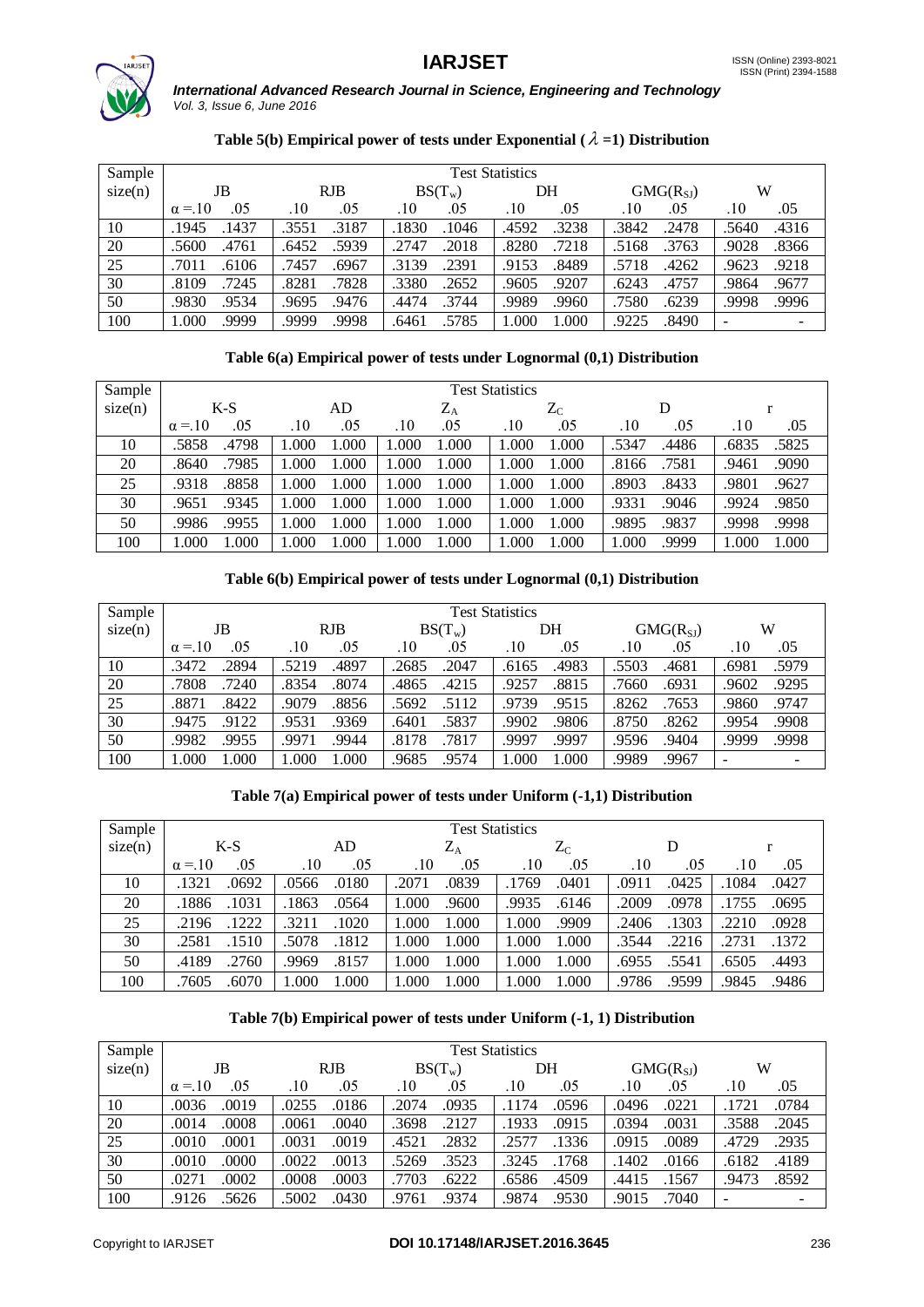

| Table 8(a) Empirical power of tests under Contaminated Normal Distribution |  |
|----------------------------------------------------------------------------|--|
|----------------------------------------------------------------------------|--|

| Sample  | <b>Test Statistics</b> |       |       |       |           |       |                  |       |       |       |       |       |
|---------|------------------------|-------|-------|-------|-----------|-------|------------------|-------|-------|-------|-------|-------|
| size(n) | $K-S$                  |       | AD    |       | $\rm Z_A$ |       | $Z_{\mathrm{C}}$ |       |       |       |       |       |
|         | $\alpha = 10$          | .05   | .10   | .05   | .10       | .05   | .10              | .05   | .10   | .05   | .10   | .05   |
| 10      | .7477                  | .6788 | .3271 | .2037 | .4578     | .3410 | .5825            | .5157 | .3039 | .2184 | .3588 | .2633 |
| 20      | .9564                  | .9323 | .4005 | .2599 | .6483     | .5250 | .7546            | .6953 | .5225 | .4273 | .5700 | .4727 |
| 25      | .9825                  | .9708 | .4453 | .3003 | .7054     | .6040 | .8127            | .7564 | .5930 | .5048 | .6417 | .5472 |
| 30      | .9935                  | .9890 | .4789 | .3270 | .7760     | .6783 | .8608            | .8151 | .6677 | .5827 | .7023 | .6232 |
| 50      | .9999                  | .9996 | .6393 | .4720 | .9196     | .8628 | .9526            | .9327 | .8341 | .7737 | .8536 | .8023 |
| 100     | 1.000                  | 1.000 | .8878 | .7740 | .9954     | .9908 | .9979            | .9966 | .9759 | .9608 | .9730 | .9577 |

**Table 8(b) Empirical power of tests under Contaminated Normal Distribution**

| Sample  | <b>Test Statistics</b> |                |                |                |                |       |  |  |
|---------|------------------------|----------------|----------------|----------------|----------------|-------|--|--|
| size(n) | <b>RJB</b><br>JB       |                | $BS(T_w)$      | DH             | $GMG(R_{SI})$  | W     |  |  |
|         | .05                    | .05            | .05            | .05            | .05            | .05   |  |  |
|         | $\alpha = 10$          | .10            | .10            | .10            | .10            | .10   |  |  |
| 10      | .1176                  | .3313          | .2284          | .3573          | .4233          | .1072 |  |  |
|         | .1610                  | .2952          | .1654          | .2367          | .3170          | .2227 |  |  |
| 20      | .3852                  | .5732          | .4521          | .5706          | .5995          | .2620 |  |  |
|         | .4401                  | .5350          | .3795          | .4705          | .4883          | .4136 |  |  |
| 25      | .5272                  | .6439          | .5280          | .6409          | .5387          | .4693 |  |  |
|         | .4708                  | .6051          | .4565          | .5432          | .6467          | .3101 |  |  |
| 30      | .6168                  | .7149          | .6000          | .6230          | .7047          | .3512 |  |  |
|         | .5617                  | .6791          | .5294          | .7114          | .6061          | .5079 |  |  |
| 50      | .8030                  | .8597          | .7795          | .7887          | .8377          | .4590 |  |  |
|         | .7597                  | .8302          | .7257          | .8518          | .7575          | .6094 |  |  |
| 100     | .9670<br>.9546         | .9769<br>.9691 | .9576<br>.9358 | .9748<br>.9586 | .9390<br>.9666 | -     |  |  |

# **5. DISCUSSIONS**

Table 1(a) and Table 1(b) show the empirical level of Table 5(a) and 5(b) show the empirical power of tests twelve tests for six different sample sizes. It is seen that all under the alternative of Exponential distribution. Here we the test statistics almost satisfy its nominal levels. have seen that empirical power of  $Z_A$ ,  $Z_C$  and AD are However, the K-S, D and  $R_{sJ}$  are found to be exactly equal and even in small sample sizes. Power of Kanticonservative in few situations and JB and RJB are S, D, r, RJB, DH, Rs<sub>J</sub> and W are more or less similar but found to be conservative in all sample sizes. But as the sample sizes increases, empirical levels of the entire test statistics come closer to nominal levels.

Table 2(a) and Table 2(b) above show the empirical power of twelve tests under the alternative of the Cauchy distribution. It is seen that power of all the tests increases as the sample sizes increases. Out of the twelve tests, power of  $Z_A$ ,  $Z_C$  and  $R_{sJ}$  tests seems to be more than the other tests. But as the sample sizes increases power of all the tests come closer to each other and finally come to exactly equal to one.

Table 3(a) and Table 3(b) above display empirical power of all tests mention in section 2. Under the alternative of Logistic distribution. In this case also empirical power of  $Z_A$  and  $Z_C$  seem to be higher than the other tests. Power of Anderson-Darling test (AD) is also quite good and higher than the other tests except  $Z_A$  and  $Z_C$  and closed to  $Z_A$  and  $Z<sub>C</sub>$  in large sample cases. It is seen that Empirical power of JB test is the lowest of all. However, empirical power of all the tests increases as the sample sizes increases.

Table 4(a) and 4(b) depict the empirical power of tests under the alternative of Double Exponential distribution. Here, along with the  $Z_A$  and  $Z_C$  tests power of  $R_{sJ}$  are more than the other tests. Power of AD, r, RJB, DH and D are less than above three tests but found to be more than remaining tests. Here also, empirical power of all the tests increases as the sample sizes increases.

less than above three tests and higher than BS and JB tests.

Table 6(a) and 6(b) show the power of tests under the alternative of Lognormal distribution. It is observed that power of all the tests is similar as the exponential distribution. That is empirical power of  $Z_A$ , $Z_C$  and AD are higher than others and BS and JB are exhibit lowest power and other remaining tests lies in between these two groups. But in large sample cases empirical power of all the tests are found to be almost equal.

Table 7(a) and 7(b) show the empirical power of tests under the alternative of Uniform distribution. Here we have seen that empirical power of  $Z_A$ ,  $Z_C$  BS and W are higher than the other tests. The empirical power of the JB test seems to be the lowest of all the tests. Here also, empirical power of all the tests increases as the sample sizes increases.

Table 8(a) and 8(b) show the empirical power of tests under the alternative of Modified Normal distribution. Here we have seen that empirical power of the K-S test seems to be higher than the other tests.

The empirical power of r, RJB and DH are more or less similar but less than  $Z_A$ ,  $Z_C$  and  $R_{SJ}$ . The empirical power of W test seems to be the lowest of all the tests. Here also, the power of the tests increases as the sample sizes increases.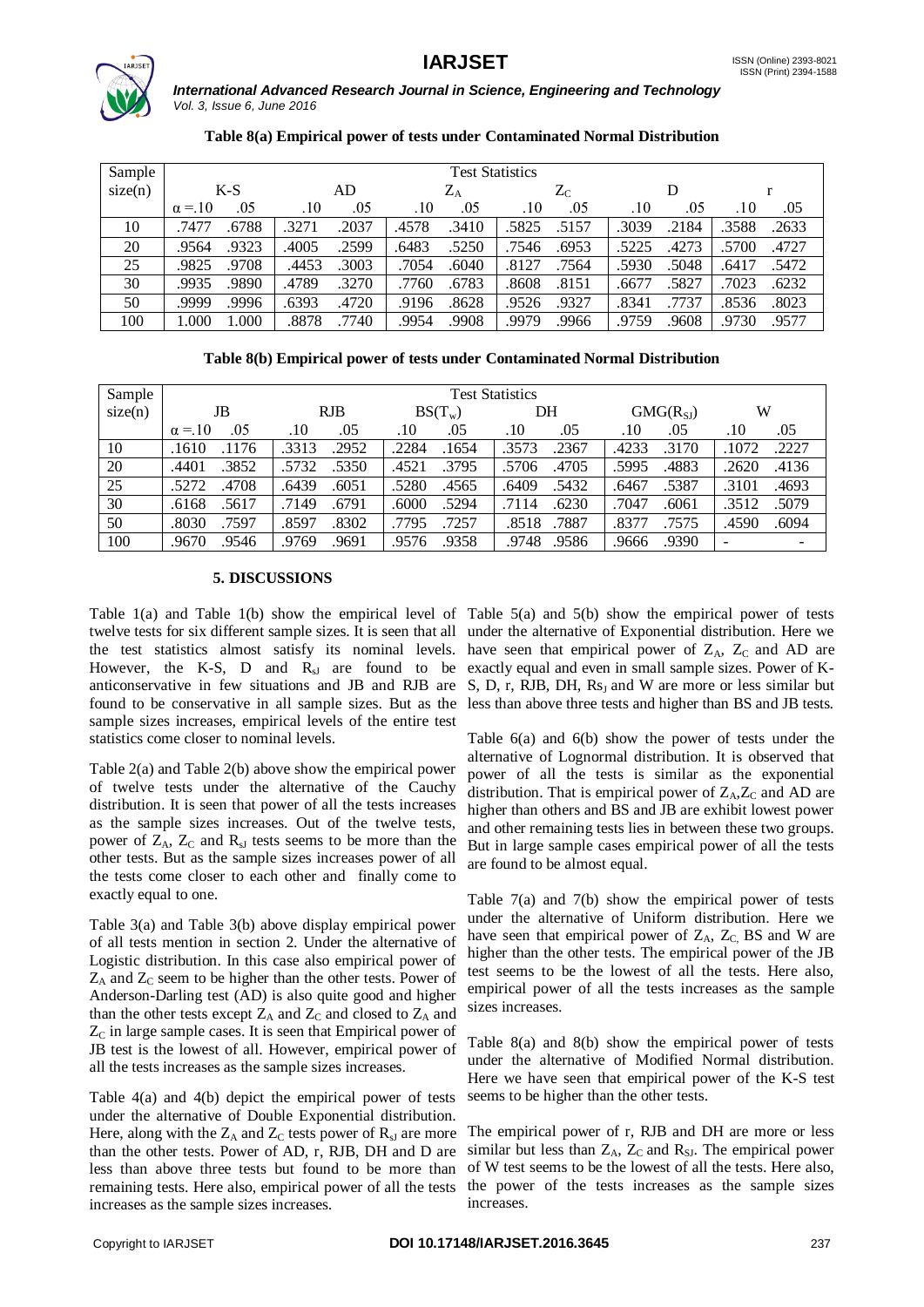



**Fig.1 Empirical Power of test under Cauchy (0, 1) Distribution (for α=.05)**



**Fig.2 Empirical Power of test under Logistic (0,1)Distribution (for α=.05)**



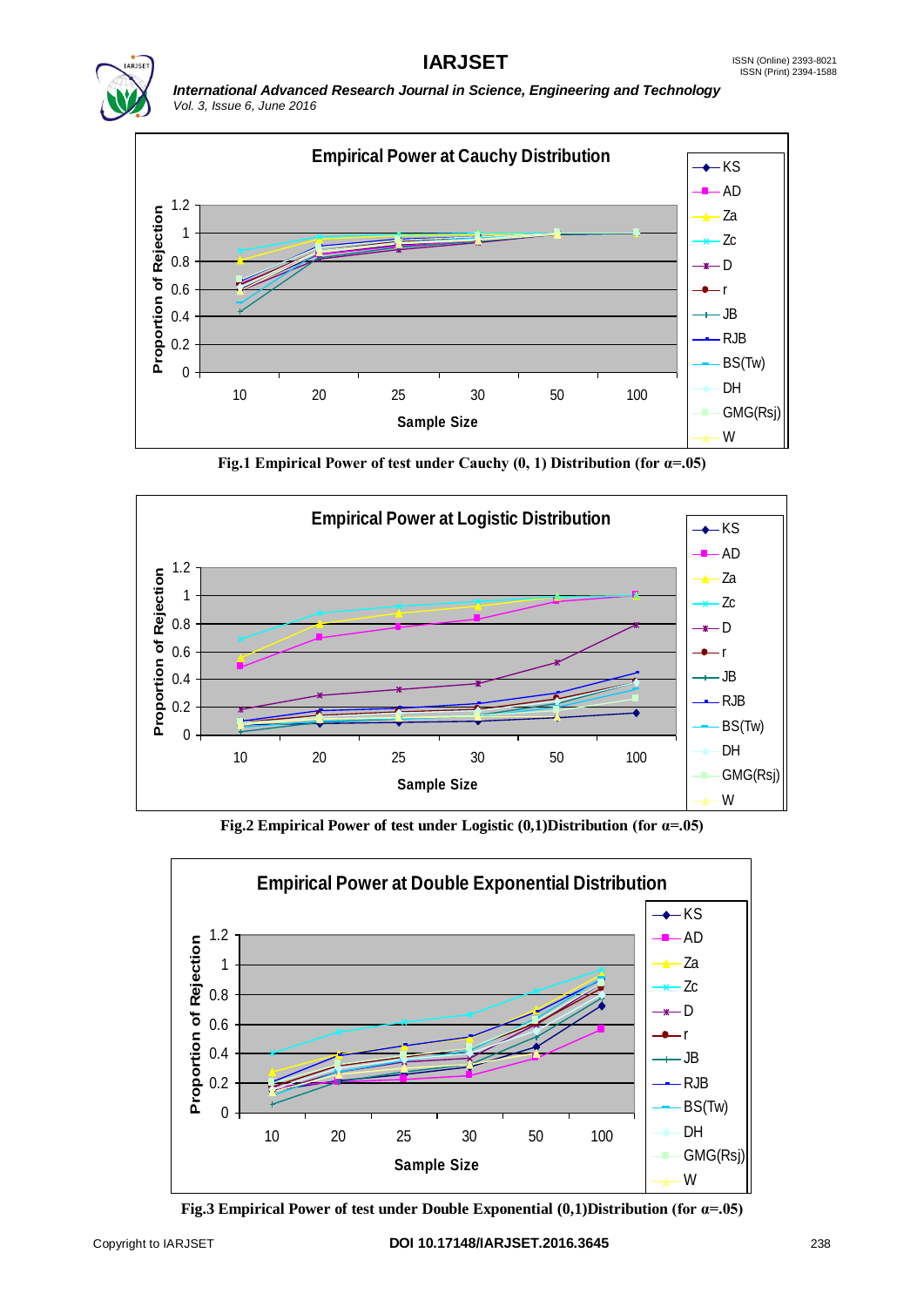



**Fig.4 Empirical Power of test under Exponential (λ=1) Distribution (for α=.05)**



**Fig.5 Empirical Power of test under Lognormal (0,1) Distribution (for α=.05)**



**Fig.6 Empirical Power of Uniform (-1,1) Distribution (for α=.05)**